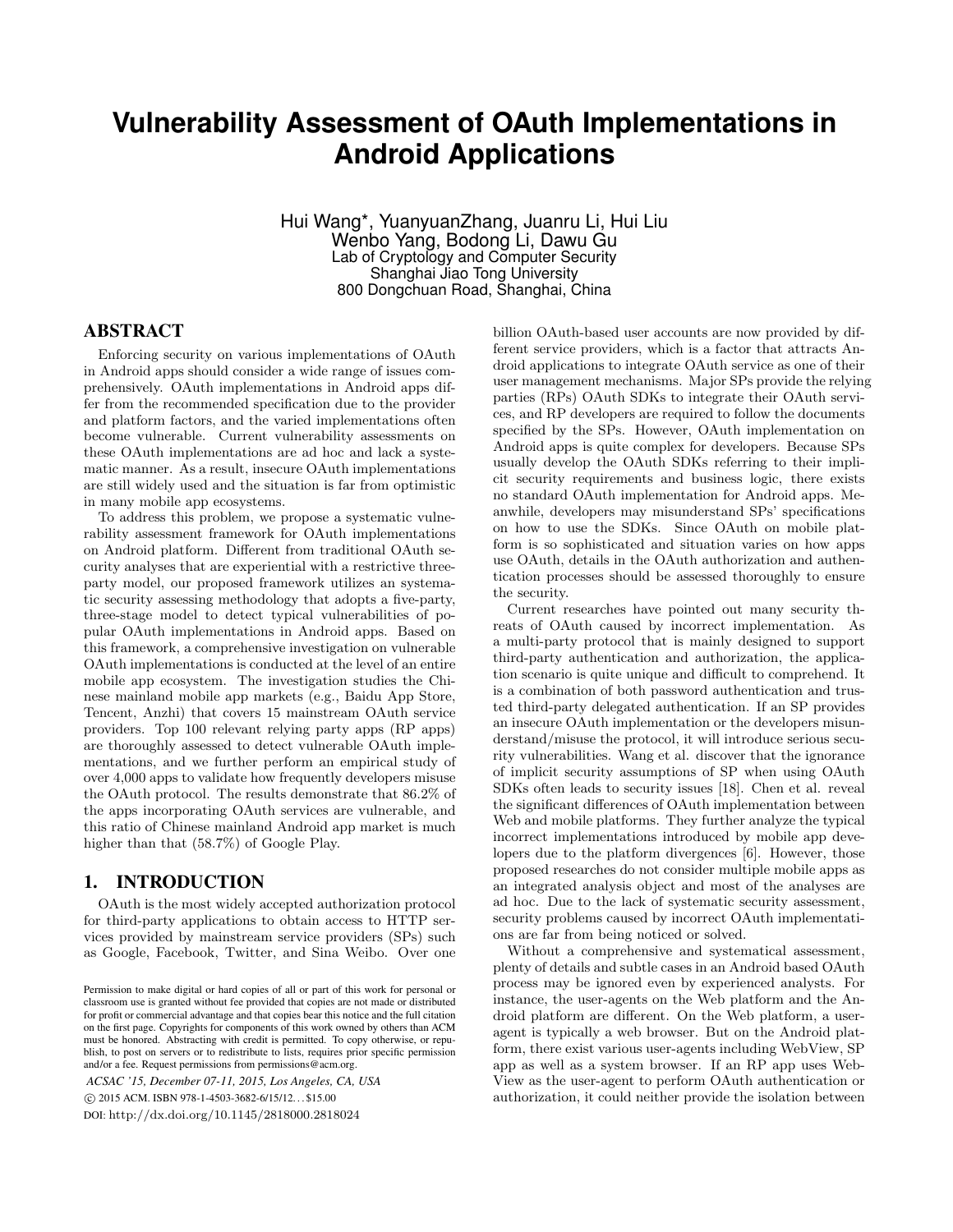the user-agent and RP required by OAuth, nor verify the identity of the RP app. Another case is that previous researches rarely consider the validation of the identity of an SP app when it plays the role of a user-agent, the SP app installed in the user's smartphone can be a repackaged malicious app downloaded from an untrustful third-party market.

To help developers and security audit analysts, we propose a systematic assessment framework–AUTHDROID to detect vulnerable OAuth implementations on the Android platform. Our framework adopts an extended OAuth security model that considers issues of both Web-based and mobilebased OAuth protocol to build a more comprehensive security model for Android app's OAuth usage. It covers the entire lifetime of OAuth authentication/authorization in an Android app. To perform the security assessment comprehensively, our framework expands the traditional threeparty OAuth model to five-party. Apps of SP and RP are considered as important roles in our model. Our assessment then divides the OAuth authorization and authentication process into three stages according to the temporal sequence: Stage I: the login stage, a user clicks the social login/share button, then RP launches an authorization request and redirects the user to login the SP. Stage II: the authorization stage, the RP obtains an authorization grant and use it to trade for the access token from the SP. Stage III: the resource access stage, the RP uses the acquired token to access user's resources on SP's database. In an authentication process, RP uses the obtained resources to authenticate the user. Finally, security of the events in each stage is evaluated in two main aspects: a) whether the OAuth SDK implementations violate the security requirements of RFC specifications; b) whether developers misuse the SDKs or misunderstand SPs' OAuth specifications.

We conduct a comprehensive investigation on vulnerable OAuth implementations at the level of an entire mobile app ecosystem. The target of our investigation is a representative Android ecosystem–the Chinese mainland Android app markets. To the best of our knowledge, this is the first time an investigation on OAuth security is conducted at an ecosystem level. Based on our proposed assessment framework, we systematically evaluate 15 major OAuth implementations of the Chinese mainland app markets as well as top 100 apps that incorporate relevant OAuth services. Our AUTHDROID adopts a hybrid approach with static code analysis and dynamic network traffic analysis to examine how those apps implement OAuth in Android, and particularly analyzes how RPs authenticate users with OAuth. The collected OAuth specifications, relevant SDKs, and apps are thoroughly analyzed to uncover the typical misuses of those OAuth implementations and the inconsistency with RFC specifications. We found that 14 out of the 15 SPs support at least one vulnerable OAuth implementation. According to the typical OAuth misuses summarized from our assessment of those 100 apps, we further statically analyze 4,151 apps to validate how frequently developers misuse the OAuth protocol, and find that 86.2% of the apps incorporating OAuth services are vulnerable to attacks. The result demonstrates a much higher faulty rate of the China Android app market compared with that (58.7%) of Google Play [6].

The contributions of this paper are twofold. First, we find that the root causes of OAuth security assessment omissions are due to two aspects: On the one hand, SPs and RP developers lack a security assessment guideline and an implementation reference that are able to cover the entire lifetime of the OAuth protocol. On the other, rare work has concerned about the inconsistency between the OAuth implementations adopted by the SDKs and the official standards (i.e., RFC specification). Also, the misuse of SP's SDK by developers is barely assessed. Thus developers' misunderstanding or casualness often leads to OAuth misuses in Android apps. AUTHDROID helps securely implement OAuth in Android by assessing typical security vulnerabilities of OAuth implementations in Android apps in a systematic way. Second, our investigation illustrates that security analyses on OAuth should concern about restrictions from the mobile ecosystem. Service providers vary a lot in diverse mobile ecosystems. Many common security assumptions may not be followed in a certain market and thus it is hard or even impossible to implement a secure OAuth protocol in such market environment. In a well-developed mobile app ecosystem the SPs are more likely to provide secure OAuth specification, and help educate developers to implement correct authorization/authentication service. While in an immature mobile app ecosystem the SPs are more casual on both secure specification design and developer restriction.

# 2. SECURITY CONSIDERATIONS

OAuth 2.0 [12] is the latest version of the OAuth protocol which was originally created in late 2006. Compared to its predecessor spec, OAuth 2.0 is a more secure version, it focuses on client developer simplicity while providing specific authorization flows for different usage scenarios. Major SPs trend to obsolete OAuth 1.0 and move toward OAuth 2.0, Facebook, Sina Weibo, and Microsoft only support OAuth 2.0 now. Therefore, we mainly discuss the implementation of OAuth 2.0 (hereinafter referred to as "OAuth", unless otherwise specified) in this paper, and our analyzing targets are mobile apps on the Android platform.

## 2.1 Protocol Flow

A typical OAuth flow involves three parties: 1) User, also named as Resource Owner, has an account on the service provider. 2) Relying Party (RP), a third-party application that wants to verify user's identity or access user's protected resources. RP needs to register its application with an SP before incorporating the SP's OAuth service. A registered OAuth application is assigned a unique app ID and app Secret. 3) Service Provider (SP), who stores user's resources and offers APIs for authorized RPs to access user's information. Figure 1 describes the interaction between the three parties.



Figure 1: Abstract Workflow of OAuth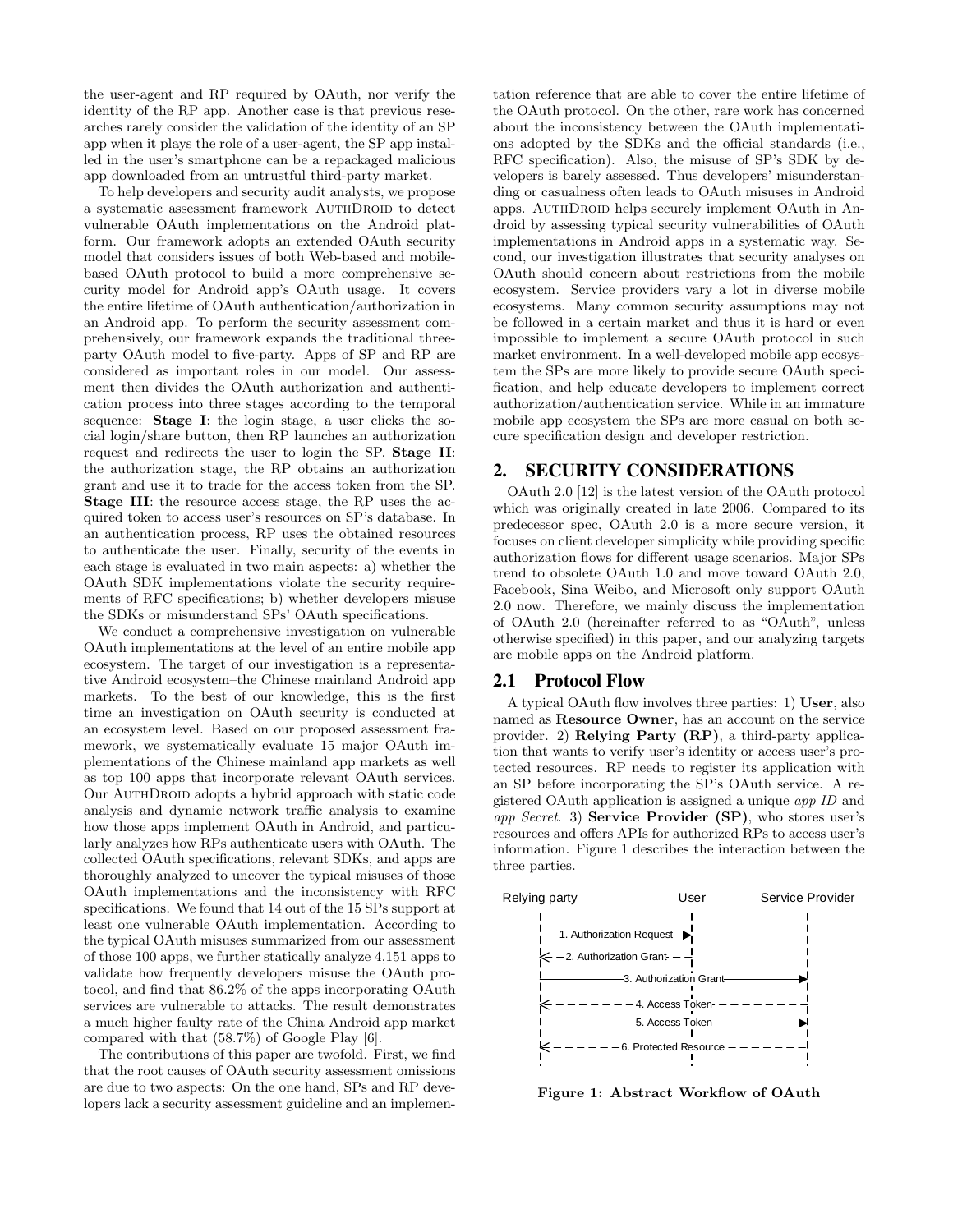## *2.1.1 Authorization Grant*

The authorization grant depicted in step 2 in Figure 1 is a credential representing the resource owner's authorization, which can be used by RP to obtain an access token from SP. The OAuth specification defines four grant types to exchange for access token: authorization code, implicit, resource owner password credentials, and client credentials.

The authorization code grant is a most commonly used OAuth grant type. In this grant, SP requires to authenticate the RP app by validating its app id and app secret before issuing the access token. Therefore, the app id/secret needs secure management and transmission.

The implicit grant is simpler than the authorization code grant, SP responses with an access token when an RP app requests for authorization. It removes the step to authenticate the RP app, as a result, the implicit grant is not suitable for authentication.

The latter two grants are rarely used. The credentials can only be used when the RP app is highly trusted and other authorization grant types are not available. Such RP apps are not the ones installed in mobile devices, which we assume not trustful.

In our study, we find out that the first three of the grant types are used in Android for authentication and authorization in practice.

#### *2.1.2 User Agent*

OAuth needs a user-agent to help implement the HTTP redirection mechanism [11], which directs a user to the SP or returns OAuth credentials (e.g., authorization code or access token) back to the RP. A user-agent displays authentication and authorization pages to users, and deliver messages between RP and SP.

In the web environment, browsers can accomplish the redirection by handling HTTP 302 status code, they also provide isolation between the RP and the user-agent to protect user credentials. However, it is infeasible for the user-agents on the mobile platforms to perform the same redirection. There are three types of user-agent in Android: embedded Web-View in RP app, SP app and system browser, which vary a lot from the traditional user-agent (i.e., web browser) on the Web.

WebView is a custom webkit browser embedded in an app, which can be used to present users with the OAuth authentication and authorization pages. The hosted RP app can control it by calling the methods loadUrl, setJavaScriptEnabled, addJavascriptInterface, etc, which may compromise the security of OAuth.

To prevent client impersonation, authentication is required before delivering messages. The only secure authentication method is to validate the developer's key hash of the recipient [6]. Android requires that all apps be digitally signed with a certificate before they can be installed, and the app developer holds the certificate's private key. However, the RP app's developer's key hash can only be verified using a native mobile application, and as a consequence, a webbased SP inside a WebView or a system browser is unable to authenticate the RP app, using SP app as a user-agent is the only possible way to implement OAuth correctly on the Android platform. Table 1 illustrates the security features of the three user-agents.

| Type           |            | $RP$ app   Isolation between   |  |  |
|----------------|------------|--------------------------------|--|--|
|                |            | validation user-agent and $RP$ |  |  |
| SP app         | Feasible   | Yes                            |  |  |
| WebView        | Infeasible | No                             |  |  |
| System browser | Infeasible | Yes                            |  |  |

Table 1: Features of User-agents

## 2.2 Attack Surface

Before considering the concrete attack surface, we make the assumption according to the habits of common users: We first assume that the user mobile device is not compromised, which means the standard security isolation of Android is always effective. However, users may download apps from third-party app markets rather than the official app market. Such a behavior introduces the possibility of installing repackaged apps or malware.

According to our observation, most attack surfaces of OAuth in Android relate to the incorrect implementation of authorization grants or the use of improper user-agents. We summarize these attack surfaces in the following:

User-agent hijacking: When WebView is used as the useragent, a malicious RP app can hijack the hosted Web-View to launch attacks on user authentication and app authorization [13]. The attacker is capable of stealing any information submitted by the user in the WebView and modifying information displayed in the WebView.

When the SP app plays the role of a user-agent, a malicious SP app (e.g, a repackaged one downloaded from an untrustful market) has the access to all the information it receives and forwards, including username/password, authorization code, access token, refresh token, etc.

Client impersonation: Secret management remains a challenge when the authorization code grant is used to exchange for the access token. If the app id/secret is hard coded in the RP app, an attacker can perform static analysis on the RP app to extract the client credentials. If the app id/secret is obtained during runtime and stored in the shared preferences, a malicious thirdparty app installed in the device may attempt to read from the shared filesystem, and the app id/secret can be leaked when improper permissions are set for the shared preferences file.

With the obtained app id/secret, a malicious thirdparty app can impersonate the legitimate RP app to interact with SP. Meanwhile, if the RP app is not authenticated by the SP app in the authorization code grant, malicious third-party apps can register similar intent filters to the legitimate RP app to intercept the Intent sent by the SP app, and access the data inside the Intent.

Network attack surface: OAuth relies completely on SSL for confidentiality and server authentication. A network attacker could attempt to launch different attacks (e.g, SSL stripping or SSL certificate replacement) to the communication between a mobile device and an SP server, or a mobile device and an RP server. If the transport security measures are not properly set, the trans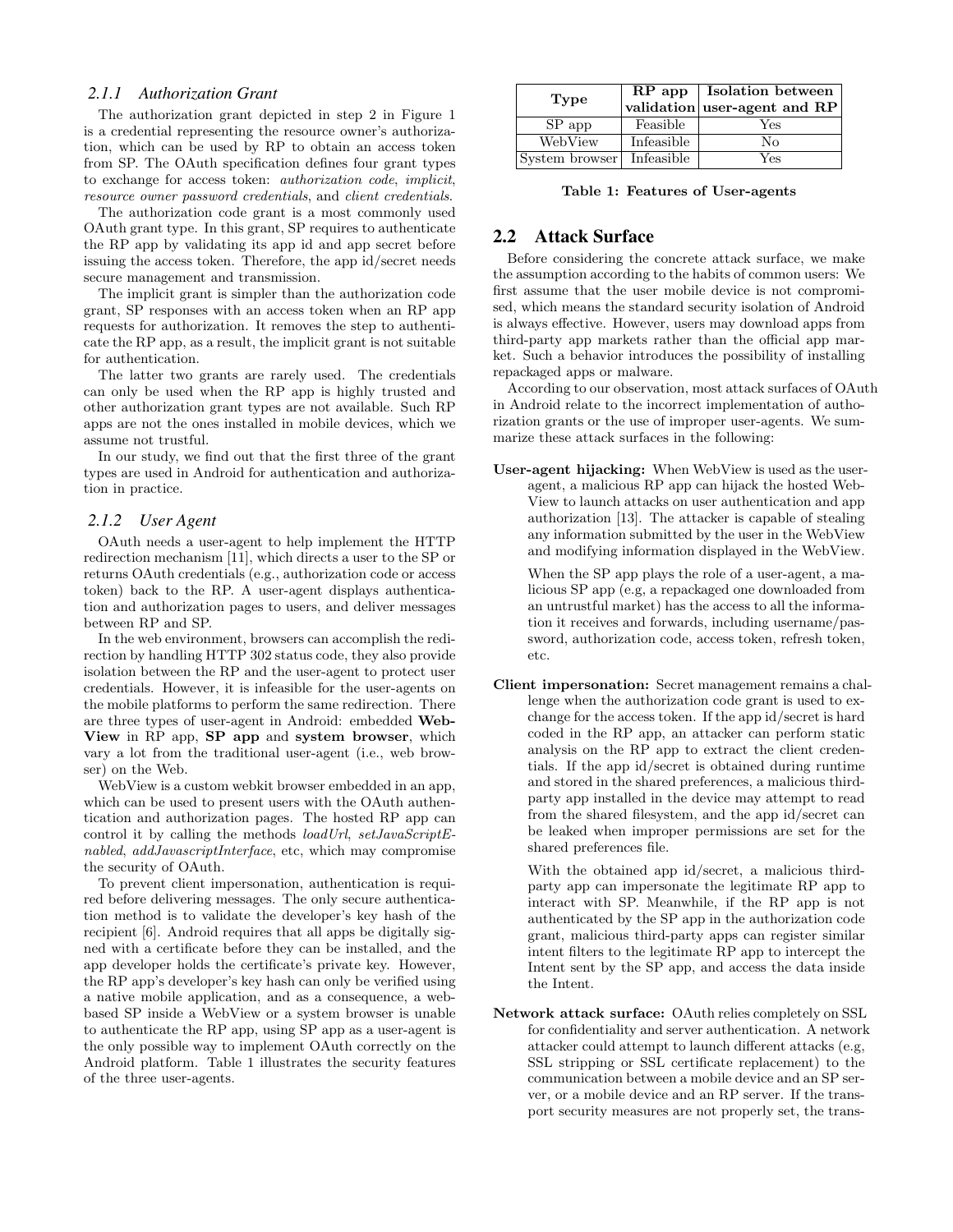mission of security-sensitive information (e.g, user credentials, OAuth credentials) can be sniffed or tampered by a network attacker.

# 3. VULNERABILITY ASSESSMENT

## 3.1 Assessment Model

We first describe our proposed assessment model for OAuth implementations in Android apps. This model considers the features of OAuth implementations including the main participants and covers the entire OAuth procedure. Figure 2 depicts the model of OAuth authorization with an example (an SP app is used as the user-agent).

To better describe the features of OAuth in Android, our methodology extends the traditional three-party model of OAuth to a five-party model, which includes user, SP server, RP server, RP app, and user-agent. User-agent and client applications of SP and RP are considered as important roles in our model. The three-party model ignores the interactions between the RP app and the user-agent, as well as the interactions between the clients and their servers. With our five-party model, we can assess the isolation between RP app and user-agent, the authentication of RP app and SP app, and the communications among different parties thoroughly.

Meanwhile, our analysis model divides the OAuth authentication and authorization process into three typical stages according to the protocol flow: login stage, authorization stage, and resource access stage, to analyze the message sequences among different participates.

## 3.2 Assessment Methodology

The security assessment for OAuth implementation in Android is based on our five-party model. We adopt a hybrid methodology combining static code analysis and dynamic network traffic analysis to evaluate how OAuth is implemented in Android and extract the five-party model for each implementation. Most prior studies on OAuth security evaluation focus on the authorization stage. However, security flaws occurred at any stage can break the security of OAuth. Our proposed assessment methodology takes all three stages into account to conduct a comprehensive investigation on the implementation of OAuth in Android. In detail, security of the events in each stage is evaluated from two aspects: (a) SP inconsistency: the inconsistency between the SP's OAuth implementation and the OAuth official specification. (b) RP misuse: RP developers's misuse of SPs' SDKs or misunderstanding of SPs' OAuth specifications.

As the OAuth implementations of different SPs vary from each other, and an SP may have different implementations for different authorization grant types or user-agent types, we need to figure out how typical SPs implement OAuth in Android to help build the five-party model. OAuth specifications, relevant SDKs, and client applications of these SPs are analyzed thoroughly to extract the use-agent, key methods, requests and parameters used in each implementation.

Taking the characteristics of Android into consideration, we compare the extracted model of each implementation against the RFC specifications [11, 12], to identify the vulnerabilities introduced by the SPs.

We also audit a small sample set of popular RP apps which use the OAuth services provided by the typical SPs, to figure out how OAuth is implemented in Android apps in detail. The basic characteristics of the key parameters (e.g., app secret, authorization code, access token) are gathered in this analysis.

Based on the prior knowledge, we build AUTHDROID, a semi-automatic assessment framework for security assessment of OAuth implementations in Android apps. It extends the Androguard [1] reverse engineering suite.

AUTHDROID first utilizes static pattern matching to extract basic elements (e.g., user-agent, identity of SP) from RP app to get the major participants in the five-party model. The following aspects are assessed automatically:

- Service Providers. AUTHDROID analyzes the strings.xml, AndroidManifest.xml and hard-coded strings in RP apps to extract the character strings relevant to each SP's OAuth service, such as share.tencent.OAuthV2Authorize Web View, share\_tencent, etc. Then the  $SPs$ whose OAuth services are incorporated by the RP app can be determined.
- User-agents. AUTHDROID analyzes the methods used to implement OAuth and the activities registered in the manifest file, to figure out the supported user-agents for each SP in the RP app.
- Hard-coded Strings. AUTHDROID extracts the suspicious strings which are likely to be the app secrets for each RP app based on the gathered characteristics of the app secrets. These suspicious strings are analyzed further to exclude the false positives.
- SSL Validation. AUTHDROID examines apps with respect to inadequate SSL validation. This functionality is achieved by referring to MalloDroid [8].

After the static analysis, we can first determine the identify of the SPs and the type of user-agents. Then, since a certain SP uses uniform parameter names in different authorization grant types, we can determine the corresponding model(s) to guide the traffic analysis.

AuthDroid performs dynamic network traffic analysis to obtain the message sequences among different participants. The network traffic is generated manually and analyzed automatically in this part. We use Burp Suite [2] as the intercept proxy to capture the requests/responses and identify the key parameters in different stages, like app id, app secret, authorization code, access token, etc, as shown in Figure 2.

Specifically, as the user authentication methods adopted by RPs vary greatly, the critical parameters used by each RP for authentication need to be extracted first and their roles in the authentication should be further analyzed. AUTHDROID employs MitmProxy [3] to perform differential fuzzing analysis to help understand how RPs authenticates users with OAuth (two accounts A and B are registered manually for each SP before analysis).

To eliminate the redundant parameters, AUTHDROID uses account A to perform OAuth authentication first, dumping the OAuth authentication traffic with MitmProxy and extracting the authentication request. AUTHDROID then checks each parameter by replaying the extracted request with this parameter removed. If the request results in a successful authentication, this parameter is a redundant element. After obtaining the critical parameters, AUTHDROID uses account B to perform OAuth authentication and dump the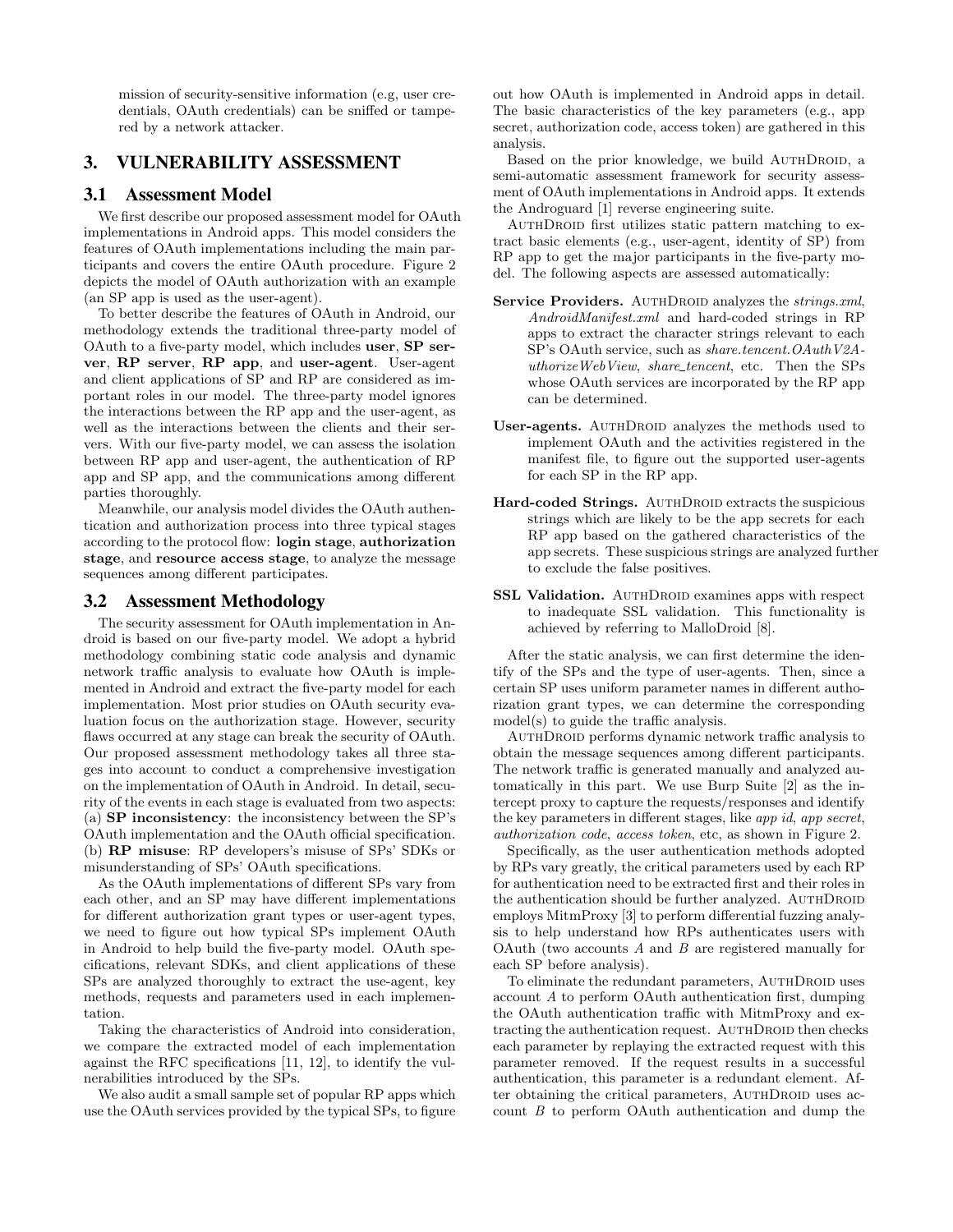

Figure 2: Model of OAuth authentication with SP app as the user-agent

traffic. AUTHDROID extracts the authentication request of account B as well, replacing one parameter in this request a time with the corresponding parameter of account A, and replaying the request with other parameters unchanged. This operation is executed iteratively until the last critical parameter is checked. Then AUTHDROID analyzes RP server's responses to study how the RP server deals with these parameters and identify the root causes of their failure to authenticate users with OAuth. The analysis of user authentication with OAuth is detailed in Section 4.2.3.

# 3.3 Vulnerabilities

Based on the attack surfaces identified in Section 2.2, we give comprehensive security considerations for OAuth in Android beyond those in the OAuth 2.0 specification [12], and summarize the most severe vulnerabilities as follows. Vulnerability  $I(V_1)$ : Improper User-agent

Using an embedded WebView as the user-agent may com-

promise the security of OAuth, a malicious RP app can launch attacks on both the user authentication and application authorization [5].

Moreover, WebView and System browser are not suitable for RP app authentication, using them as the user-agent may result in client impersonation.

Vulnerability  $II$  (V<sub>2</sub>): Lack of Authentication

Apps can leak information when delivering messages without authenticating the recipient. If the SP app fails to authenticate the RP app, a malicious third-party app can register similar intent filters to the legitimate RP app to intercept the Intent sent by the SP app, and access the data contained in the Intent, such as OAuth credentials.

Meanwhile, some SP apps provided by third-party markets are potentially repackaged malicious apps, as OAuth protocol lacks authentication on SP apps by design, once these malicious SP apps are installed in the mobile device and used as the user-agent, it could receive and forward all the security-sensitive information, including the user credentials.

Vulnerability III  $(V_3)$ : Inadequate transmission protection

Messages are supposed to be transmitted securely during

an OAuth transaction. A network attacker could try to eavesdrop transmission of the user credentials and the OAuth credentials between the mobile device and the SP server. If the security-sensitive information is transmitted in a plaintext or the transport security measures (e.g., TLS) are not correctly implemented, the security of OAuth cannot be guaranteed.

#### Vulnerability IV  $(V_4)$ : Insecure secret Management

When the authorization code grant is used for authentication or authorization, the app secret management remains a challenge. Some RPs prefer to hard code the app id/secret in the client application. Attackers can perform static analysis on the RP apps downloaded from app markets to obtain the app id/secret from source code or binary, with the app id/secret he can obtain access tokens on behalf of the attacked RP app.

Some other RP apps prefer to obtain app secrets from their back-end servers at runtime instead of hard coding it, and cache it in a shared preferences file in the local device. However, if the permissions of the secret file are not properly set, for example, the file is world-readable, other malicious apps installed in the mobile device can read from the shared filesystem to obtain the app secrets. The situation is the same when RP app caches the authorization code or access token in shared preferences.

Vulnerability  $V (V_5)$ : Problematical server-side validation

When RP app sends a resource request along with its access token to the SP server, some SP servers may not validate the access token correctly and return resources according to the user id. If the communication between RP and SP is not well protected, or the RP app can be controlled by an attacker, the attacker could exploit this vulnerability by modifying the request and replaying it to obtain other users' protected resources without their authorization. Vulnerability VI  $(V_6)$ : Wrong authentication proof

Some RP servers prefer to use wrong authentication proofs (e.g, access token or user id) to authenticate the users. If the communication between the RP app and RP server is not well protected, the attackers may obtain the OAuth credentials, which can be used to access user's protected resources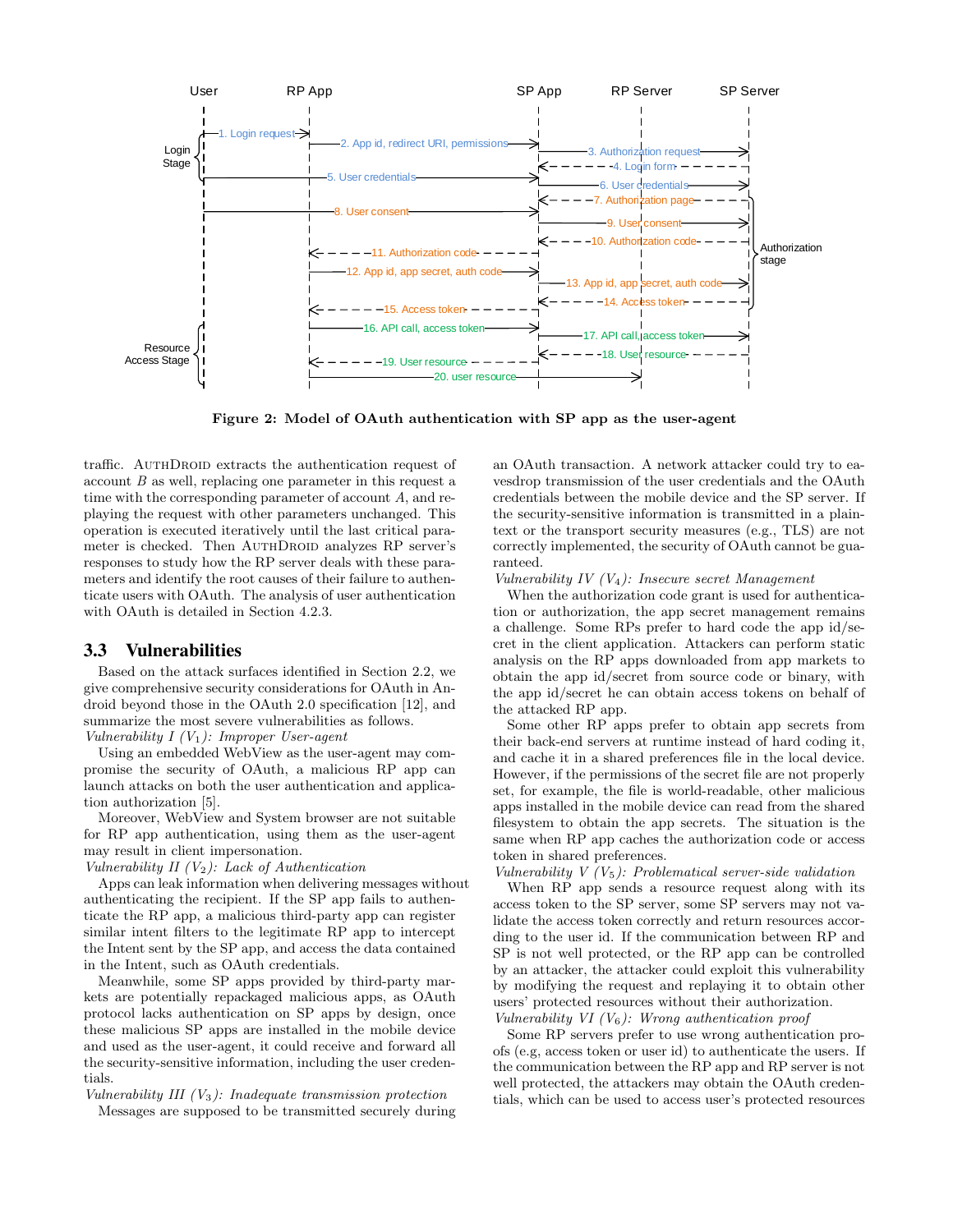| SPs                         | <b>Installs</b>   | Authorization grant                  | User-agent              | $\overline{\text{RP}}$ app<br>authentication | Enforced<br><b>HTTPS</b> |
|-----------------------------|-------------------|--------------------------------------|-------------------------|----------------------------------------------|--------------------------|
| Sina Weibo                  | $100-500$ million | Auth code/Implicit                   | W/A                     | yes                                          | yes                      |
| Tencent Weibo 10-50 million |                   | Modified implicit                    | W/A                     | $\mathbf{n}$                                 | $\mathbf{n}$             |
| Qzone                       |                   | 100-500 million Modified implicit    | W/A/B                   | $\mathbf{n}$                                 | no                       |
| QQ                          | $1-1.5$ billion   | Modified implicit                    | W/A/B                   | no                                           | no                       |
| Wechat                      | $1-1.5$ billion   | Auth code                            | А                       | yes                                          | yes                      |
| Youdao Note                 | $10-50$ million   | 1.0a/Auth code                       | W/A                     | yes                                          | $W_{\rm 10}/A_{\rm 100}$ |
| Evernote                    | $10-50$ million   | 1.0                                  | W                       | $\mathbf{n}\mathbf{o}$                       | yes                      |
| Yixin                       | $10-50$ million   | Auth code                            | $\overline{\text{W/A}}$ | yes                                          | no SSL                   |
| Douban                      | 5-10 million      | Auth code                            | W                       | $\mathbf{n}$                                 | yes                      |
| Renren                      | $50-100$ million  | Auth code/Implicit                   | W/A                     | $\mathbf{n}$                                 | $W_{\rm 10}/A_{\rm 100}$ |
| Kaixin                      | $10-50$ million   | Auth code/Implicit/Password          | W                       | $\mathbf{n}$                                 | no SSL                   |
| Baidu                       | $100-500$ million | Auth code/Implicit                   | W                       | $\mathbf{n}$                                 | no                       |
| Taobao                      | $0.5-1$ billion   | Auth code/Implicit/Password          | W/A                     | $\mathbf{n}$                                 | no                       |
| Laiwang                     | $10-50$ million   | Auth code                            | A                       | $\mathbf{n}$                                 | $\mathbf{n}$             |
| Alipay                      |                   | $100-500$ million Auth code/Implicit | W/A                     | no                                           | no                       |

Table 2: Features of major SPs' OAuth implementations. Three authorization grants are used: auth code (Authorization code grant), implicit (implicit grant), password (Resource Owner Password Credentials). Three types of user-agent in Android: WebView (W), SP app (A) and System browser (B).

or even login to user's RP account without authorization.

## 4. EMPIRICAL EVALUATION

Overall, we investigated  $4.151$  apps with AUTHDROID to study their properties with respect to the usage of OAuth, of which 1,372 incorporate OAuth services. Figure 3 illustrates the numbers of apps using the OAuth services provided by each SP or third-party OAuth SDK. Specifically, the numbers of apps using WebView as the user-agent are indicated in the chart as well.



Figure 3: The numbers of apps using OAuth services provided by each SP

Meanwhile, we investigate 15 major SPs' OAuth implementations for the App market in Chinese mainland, including Sina Weibo, Tencent Weibo, Qzone, QQ, Wechat, YoudaoNote, Evernote, Renren, Kaixinwang, Baidu, Taobao, Laiwang, and Alipay. Table 2 lists the features of these SPs' OAuth implementations.

In the following, we introduce the results of our investigation for different stages of OAuth flow. Table 3 summarizes the vulnerabilities in each SP's OAuth implementation in different stages.

# 4.1 SP Inconsistency

#### *4.1.1 Login Stage*

OAuth specifies a process for users to authorize RP apps to access their protected resources stored in the SP servers without sharing their credentials. In other words, the RP apps should not be able to obtain user credentials (e.g., usename/password).

| SP            | Stage I  |          | Stage II |            |              | Stage III |
|---------------|----------|----------|----------|------------|--------------|-----------|
|               |          | 3        |          | $\sqrt{2}$ | $V_3$        | V5        |
| Sina Weibo    |          | $\times$ |          | $\times$   | X            |           |
| Tencent Weibo |          | ×        |          |            | X            | $\times$  |
| Qzone         |          | $\times$ |          |            | X            | $\times$  |
| QQ            |          | $\times$ |          |            | X            | X         |
| Wechat        | $\times$ | X        | $\times$ | $\times$   | X            | X         |
| Youdao Note   |          |          |          | $\times$   |              | $\times$  |
| Evernote      |          | $\times$ |          |            | $\times$     | X         |
| Yixin         |          | $\times$ |          | $\times$   | $\times$     | $\times$  |
| Douban        |          | $\times$ |          |            | $\times$     | X         |
| Renren        |          |          |          |            | <sup>1</sup> |           |
| Kaixin        |          |          |          |            |              | $\times$  |
| Baidu         |          | X        |          |            | $\times$     | X         |
| Taobao        |          |          |          |            | À,           | $\times$  |
| Laiwang       | $\times$ | $\times$ | $\times$ |            | $\times$     | $\times$  |
| Alipay        |          |          |          |            |              | $\times$  |

Table 3: Vulnerabilities of each SP's OAuth implementation.

As shown in Table 3, 13 (86.7%) SPs support to use the embedded WebView as the user-agent which cannot provide the required isolation between the user-agent and the RP client. A malicious RP app can take full control of the embedded WebView and obtain user credentials with no effort.

Only four SPs enforce to use HTTPS to protect the communication. YoudaoNote and Renren enforce HTTPS when using SP app as the user-agent, while WebView plays the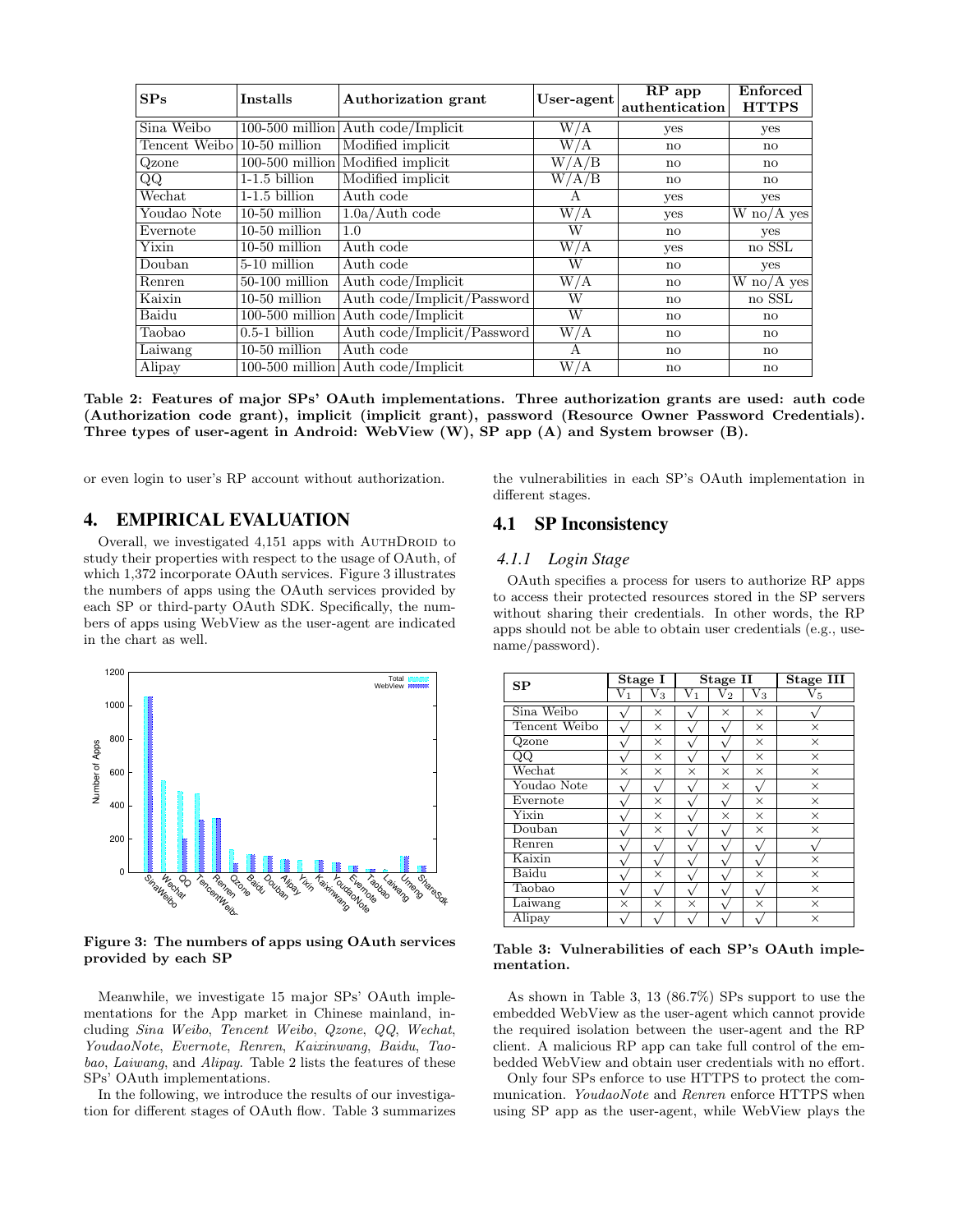role of the user-agent, HTTPS is not enforced. Kaixinwang even transmits the user credentials in a plaintext without any protection. Some SPs use HTTP to transmit user credentials in the login phase but encrypt the password independently, which is safe as well.

#### *4.1.2 Authorization Stage*

The authorization stage is the core part of an OAuth flow. However, the implementation of OAuth in this stage is errorprone for the most mobile developers.

The WebView user-agent threats this stage as well, a malicious RP app can modify the requested permissions displayed in the authorization page to get more permissions than the user grants, which may leak user's resource.

When the SP app plays the role of the user-agent, the RP app and the SP app are supposed to authenticate each other. However, only four SPs support to validate the developer's key hash of the RP app. Other SPs do not provide any method to verify the identity of the RP app. We repackaged an RP app (the developer's key hash of the repackaged RP app is different from the legitimate one) to test the rest 11 SPs, all client applications of these SPs trusted the repackaged RP app and performed OAuth authorization without security warning. Furthermore, none of the 15 SPs provide a way for RP apps to authenticate the SP clients.

Among these SPs, Taobao and Kaixinwang support to use the insecure resource owner password credentials grant, which may leak the user credentials in transmission. We find a popular music app named Xiami (install base between 30,000,000 and 50,000,000) uses this grant implemented by Taobao for authentication and leaks the user credentials.

#### *4.1.3 Resource Access Stage*

Most studies in recent years focused on the security of the authorization phase [10, 16, 17, 18, 20]. The resource access phase is often neglected by SPs. In the authorization code grant, access token are bound to both the user id and the app id, while in the implicit grant, access tokens are only bound to the user id. This would mean that the access token used in the implicit grant is different from the one used in the authorization code grant, SPs need to provide different validation mechanisms for different tokens. When RP trades an access token for user's protected resources, the corresponding SP needs to verify the binding between the token and the user id in the authorization code grant, as well as the binding between the token and the app id. And in the implicit grant, the binding between the token and the user id needs to be verified.

Sina Weibo and Renren implement OAuth incorrectly in this phase, both of them fail to verify the binding between the access token and the uid, their servers only check the validity of the access token and return user resources according to the uid, even if the uid does not match the one bound to the access token. A malicious RP app can exploit this flaw by modifying the user id in the resource request to obtain other users' resources without authorization.

## 4.2 RP Misuse

#### *4.2.1 Login Stage*

Most RP apps prefer to use WebView as the user-agent, in case the SP app is not installed in the Android device. Of all the 1,372 apps incorporating OAuth service, 1,182 (86.2%) of them support to use WebView as the user-agent. However, most of these RP apps fail to validate the certificate used in the SSL connection. Meanwhile, RP apps installed in the Android device are potentially repackaged malicious apps downloaded from untrusted third-party markets, the RP app authentication cannot be accomplished when Web-View plays the role of the user-agent, as the developer's key hash can only be achieved by a native app. If an SP app is used as the user agent, the malicious RP app may fail in the RP app authentication. Even if some SPs ignore the RP app authentication, the malicious RP app can simply get the authorization code or access token, rather than the user credentials. While in the case of the WebView user-agent, the malicious RP app can obtain the user credentials and bring more threats.

The RP app is also responsible to verify the identity of the SP app, it can perform the validation in the same way as the SP app authenticates the RP app. If the validation fails, RP app should stop the login operation and provide visual feedbacks to the user. However, no RP app verifies the identity of the SP app in our investigation.

#### *4.2.2 Authorization Stage*

We use AUTHDROID to analyze the 1,372 apps incorporating OAuth service, 946 of them contained suspicious strings which are likely to be the app secret. To exclude the false positives, we implement a client to simulate the OAuth authorization. A suspicious string and the corresponding app id is used as the app id/secret pair in the authorization code grant to exchange for the access token, the false positives are ruled out based on the server responses. As the authorization code in the authorization grant can only be used once, we utilize the Robotium [4] framework to help perform the authorization process automatically, so as to obtain the authorization code for each test. Finally, we got 383 (27.9%) apps containing app secrets, including six apps sharing the same app secret for *Sina Weibo*, and two sharing the same app secret for Tencent Weibo and QQ. Most of the false positives are hard-coded keys used in other cryptographic algorithms, it remains a challenge to distinguish them from the app secret, as the app secret appears to be completely meaningless just like the cryptographic keys.

For those RP apps who avoid hard coding the app secret, the key management can be insecure as well. We analyzed the top 100 apps from a third-party market, and find an app named Hupu Jogger (install base between 6,000,000 and 9,000,000) sets the secret file permissions incorrectly and leaks the app secrets and OAuth credentials.

Even if the RP developers obey SPs' specifications strictly, the resulting apps may be insecure as well. The SDKs and documents provided by the SPs may have security flaws as discussed in previous sections and in Wang et.al's study in [18]. RP developers are supposed to avoid using the insecure implementations provided by SPs, otherwise the security flaws in the insecure implementations will be inherited. 85 of the top 100 apps incorporate Sina Weibo's OAuth service, we evaluate these apps to figure out how RPs misuse SPs SDKs. The vulnerabilities exist in the RPs are shown in Figure 4.

#### *4.2.3 Resource Access Stage*

Figure 5 depicts the top 100 apps' support for OAuth authentication and authorization when using different SPs.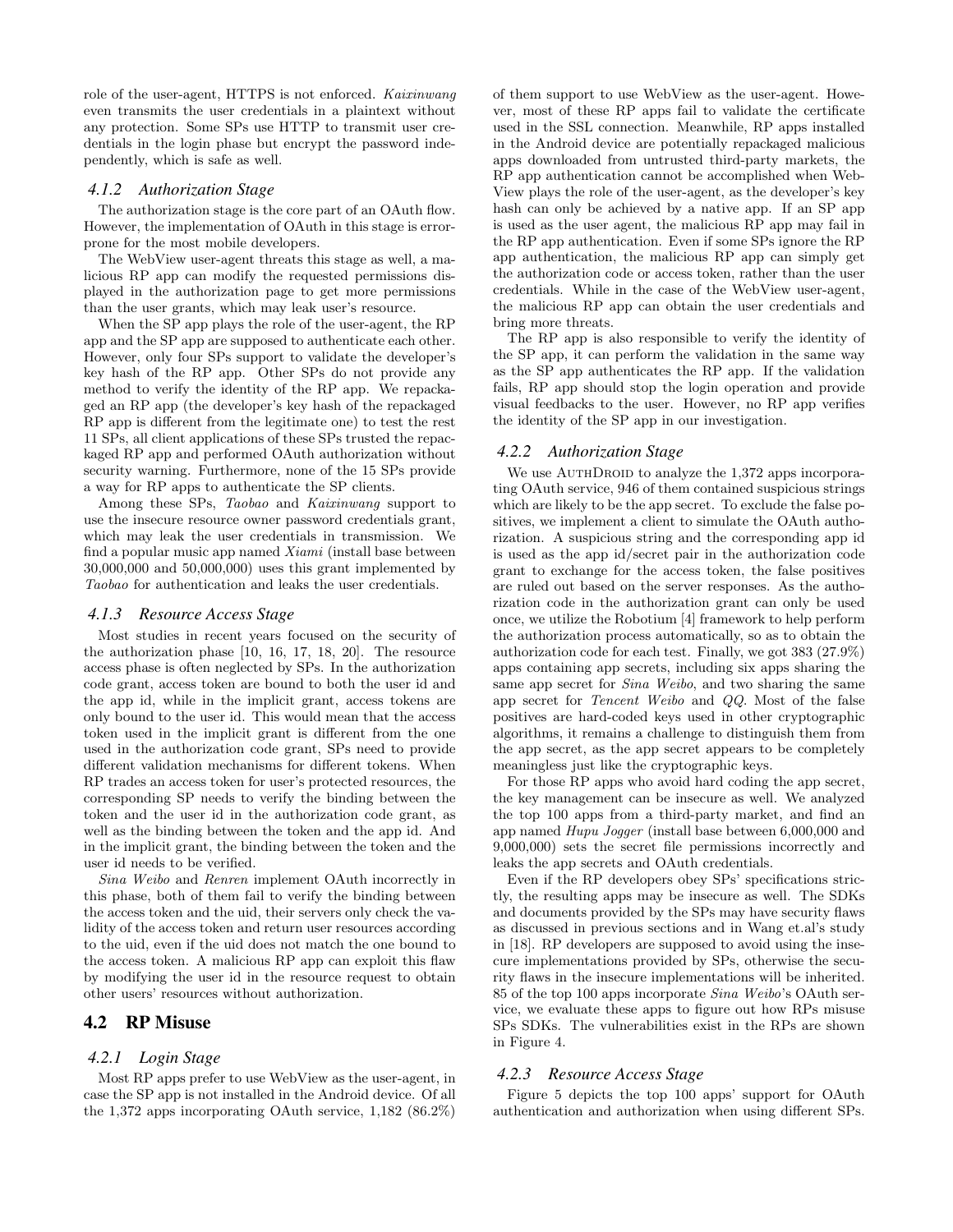

Figure 4: RPs' misuse of Sina Weibo's SDK

OAuth was designed for authorization. Even though it's likely to use OAuth to build an authentication protocol, OAuth is not an authentication protocol in nature. During the process of authentication, RP needs to know who the current user is and whether or not he is present. Unfortunately, OAuth tells RP none of that. Access token is designed to be opaque to the relying party. RPs may trade the access token for a number of attributes (e.g. a unique identifier) about the user to know who he is, but these attributes cannot prove the user's presence with the RP app. We study how RPs authenticate users using OAuth as the base and whether they make the common mistakes described in [9].



Figure 5: The numbers of apps using the SPs to conduct authentication or authorization

Sina Weibo's OAuth service is the most popular service used for authentication as shown in Figure 5. We take Sina Weibo for example and analyze the 85 RP apps incorporating Sina Weibo's OAuth service. In our investigation, RPs prefer to use signature, access token, authorization code, user id or some other parameters as authentication proof. Figure 6 illustrates the situation. 31 (36.5%) RPs made mistakes when using OAuth for authentication, most RPs neglect to take transport security measures to protect the authentication process.

13 (17.81%) of them use access token as the authentication proof, and the access token is transmitted in a plaintext in the authentication request. It is nature to assume that the access token can be used as the proof of authentication, as the access token is usually issued after a user being authenticated by the SP server. However, that's not the only way to obtain the access token. Refresh tokens can be used to obtain access tokens as well, a refresh token is issued to the RP app by the SP server to obtain a new access token before the current access token expires, this process can proceed without user intervention. In this method, as the access token cannot be parsed or understood by RPs, RPs may trade the access token for user's attributes to identify the user. Even so, the attributes cannot tell whether the user is present or not.



Figure 6: Authentication proof

14 (19.12%) RPs use user id along with the access token to authenticate users, and the access token is transmitted without protection. This is similar to the former one, but if the SP suffers from Vulnerability V, an attacker can modify the user id in the authentication request to login to other users' RP account without authorization. Sina Weibo is such an SP.

There are other seven RPs use the authorization code to authenticate users. As the authorization code can only be used once, RP servers can exchange the authorization code for an access token, an authorization code is useless to an attacker if he is not aware of the app secret. Moreover, the authorization code is short-lived, such an authentication can only be accomplished when the user is present.

Considering the complexity of the OAuth protocol and the lack of expertise among Android app developers in general, service providers are supposed to provide standard solutions to use OAuth for authentication. They can design APIs that are more intuitive and easier to use, to minimize the emergence of such vulnerabilities.

#### 4.3 MBaaS

As each of the OAuth services provided by SPs has its own API that must be individually incorporated into an RP app, it is a time-consuming and complicated process for app developers. Many developers utilize Mobile Backend as a Service (MBaaS) to simplify the incorporation. MBaaS provides mobile app developers with a way to link their applications to backend APIs while also providing features such as user management, push notifications, and integration with social networking services. These services are provided through customized SDKs and APIs.

We examined three popular MBaaS platforms in China, including Umeng, ShareSDK and Frontia. All of their im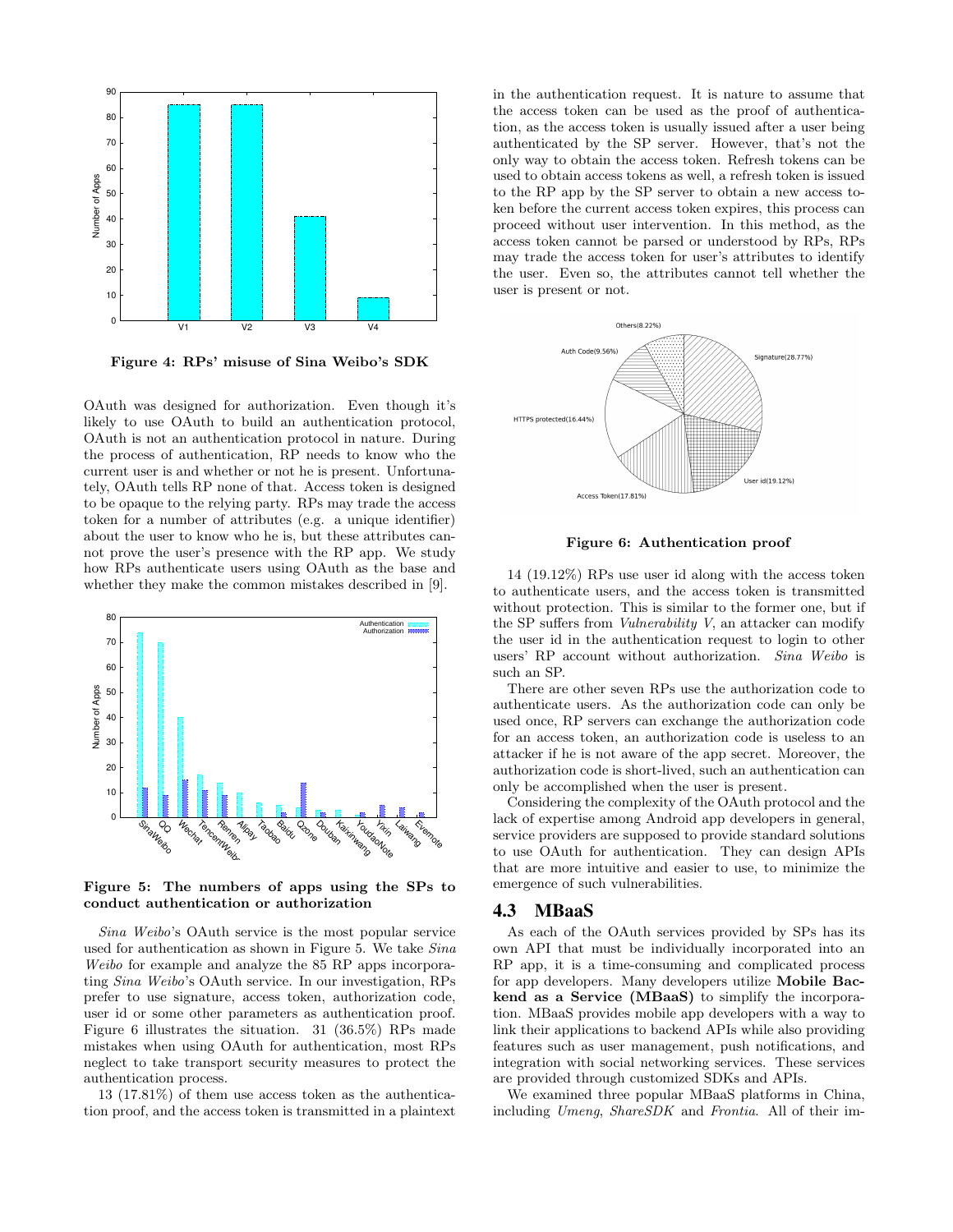plementations exist some vulnerabilities. Umeng is used by more than 420,000 apps, and 60,144 apps incorporate ShareSDK's service. Both of them support all Chinese social platforms and major international ones: QQ, Sina Weibo, Wechat, Facebook, Twitter, etc. However, they provide incorrect specifications and poor secret management. Umeng guides developers to hard code app id/secret for some SPs in the integration codes, and ShareSDK requires users to store all app id/secret pairs in a configuration file named "sharesdk.xml". Under the circumstances, an attacker can obtain the app secrets easily by performing static analysis for the RP apps. Frontia is an MBaaS platform owned by Baidu, it supports OAuth services provided by Sina Weibo, Tencent Weibo, Qzone, etc. Instead of hard-coding app secrets in the application, Frontia requires developers to mandate secrets to an application created on the Baidu platform. The secret escrow method adds a new participant in the OAuth flow and complicates the secret management issue, which may expand the attack surface.

# 4.4 Case Study

While a single vulnerability may not appear to pose a significant threat, a combination of different participants with different vulnerabilities may allow attackers to seriously compromise an OAuth transaction. For example, assume that an RP's OAuth implementation suffers from Vulnerability IV, an attacker is unable to exploit this vulnerability to impersonate the RP app only if the corresponding SP app suffers from *Vulnerability II*, exploit can be constructed in combination with these two vulnerabilities. In the following, we present two typical cases exploiting combinations of vulnerabilities to attack OAuth transactions.

#### Case #1: Sina Weibo & Phoenix News

The first case involves Sina Weibo, the most popular social network application in China with around 280 million active users, and Phoenix News, a famous news application with more than 100 million downloads. In this case, Sina Weibo is the SP and Phoenix News is the RP. Phoenix News relies on Sina Weibo to authenticate users.

In our investigation, during the login stage, the server of Sina Weibo responses the login request with user's basic information as well as the access token. As the login request is transmitted in HTTP (with the password encrypted independently), the access token is returned in plaintext. In the resource access stage, the Phoenix News app returns the obtained user id and access token in plaintext to its server to authenticate the user, which are exactly the ones in Sina Weibo's login response.

Sina Weibo exposes two security problems in our assessment: a) it returns access token before user's authorization and transmits it without protection; b) the same access token is issued to different RP apps, which means that the access token is not bound to RP app when OAuth is used for authentication, any RP app with the access token could access user's protected resources without authorization. For Phoenix News, it suffers from Vulnerability VI in this process as it uses an incorrect method to authenticate user.

Based on these vulnerabilities, we have constructed an attack that uses the Sina Weibo account to login to other RP apps to obtain the same access token as the one obtained by the Phoenix News, and utilize the access token to login to Phoenix News without victim's authorization. We have reported this flaw to both apps' manufacturers and the flaw has been patched now.

#### Case #2: Renren & Hupu Jogger

The SP in this case is Renren, a Facebook-like social network application with 83 million active users, and the RP is Hupu Jogger, a popular sports app in China.

When using the Renren account to login to Hupu Jogger, during the authorization stage, Hupu Jogger obtains the app id/secret from its back-end server and stores them in a shared preferences file named *hupurun.xml*, which is globalreadable and can be accessed by any other app installed in the same device. And in the resource access stage, when Hupu Jogger attempts to access user's protected resources, Renren returns information according to the submitted user id.

In this case, *Hupu Jogger* stores the secrets incorrectly as it set the wrong file permission of the shared preferences file, and Renren fails to validate the binding between the access token and the user id, anyone can access a specific user's protected resources by submitting the user id and an unrelated valid access token.

The combination of these vulnerabilities may allow attackers to gather sensitive information of many different users without authorization. A malicious third-party app could attempt to read from the shared filesystem on the device to obtain the app id/secret of Hupu Jogger, then the malicious app is able to impersonate Hupu Jogger to interact with Renren. In this way, the attacker can modify the user id in the resource request during the resource access stage and replays the request to Renren to gather sensitive information corresponding to the modified user id.

## 5. RELATED WORK

A large body of recent work [6, 7, 11, 14, 15, 16, 17, 18, 19] has sought to discover various attacks against OAuth implementations. Wang et al. studied the security-critical logic flaws in commercial Web SSO systems that can totally defeats the purpose of authentication [17]. Sun et al. performed a security analysis through empirical examinations of real-world SP and RP implementations and uncovered several critical vulnerabilities that allow an attacker to gain unauthorized access to the victim user's resource [16]. Homakov highlighted some of the security flows in Facebook's OAuth 2.0 implementation and Google Chrome that enable an attack on user's OAuth secrets [7]. While much of the prior work focuses on the security of OAuth implementations on Web platforms, our work aims to analysis the security problems which may arise when implementing OAuth on the Android platform.

The issues with OAuth implementations in the mobile environments have been studied by several others. Chen et al.'s work revealed that mobile platforms significantly differ from the Web and pinpointed the key portions in OAuth protocol flows that are confusing for mobile application developers [6]. Wulf showed stealing passwords is easy in native mobile apps despite OAuth [5]. McGloin et al. concluded the OAuth 2.0 threat model and security considerations, they warned the risk of using an embedded browser in the end-user authorization process [11]. Unlike previous studies, our work is not focused on the individual attacks, but rather the systematical security assessment of OAuth implementations in Android. While most of the prior work focuses on the authorization phase, our analysis covers the entire authentication/authorization process. Apart from the